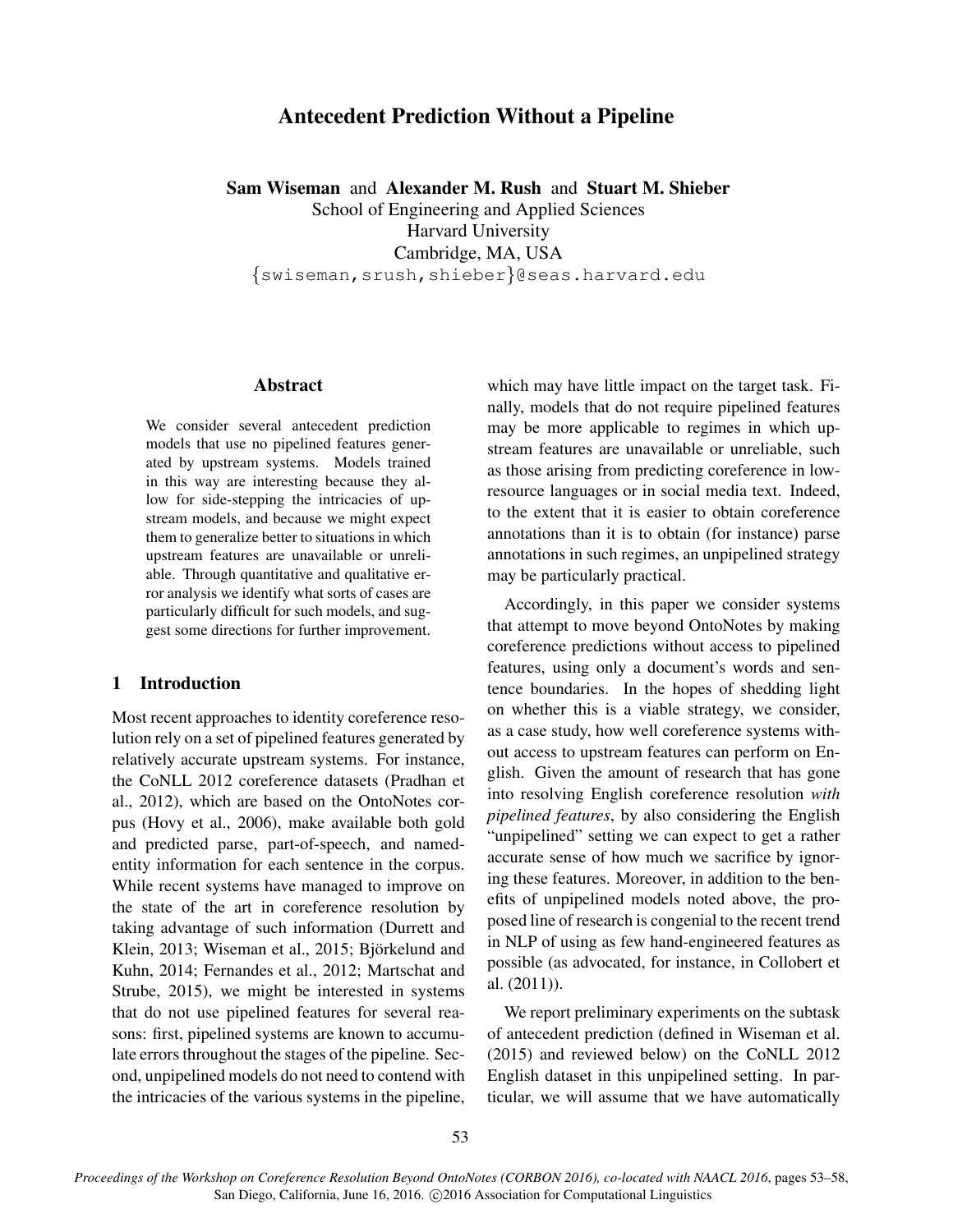extracted mentions from a document, but that no other pipelined information is available. We emphasize that this is a strong assumption (since pipelined features, such as parse trees, are often used to extract mentions), and so what follows should be interpreted as an attempt to obtain an upper bound on the performance possible in such a setting. We conclude by analyzing the errors made by the proposed unpipelined systems, and discussing how these systems might be made more competitive.

#### 1.1 Problem Setting

As above, we will assume we are given a set of documents from which we are able to automatically extract mentions. We denote by  $X$  the set of these automatically extracted mentions. For a mention  $x \in \mathcal{X}$ , let  $\mathcal{A}(x)$  denote the set of mentions appearing before  $x$  in the document, and let the set  $\mathcal{C}(x) \subseteq \mathcal{A}(x)$  denote the mentions appearing before  $x$  that are coreferent with  $x$ . The problem of antecedent ranking involves trying to predict an antecedent  $y \in \mathcal{C}(x)$  for only those x for which  $\mathcal{C}(x) \neq \emptyset$ , that is, for only those x that have coreferent antecedents. We will moreover require that in making these antecedent predictions no pipelined features are used. In particular, we will assume that "unpipelined" systems have access only to a document's mention-boundaries, to the sets  $\mathcal{C}(x)$  for each  $x \in \mathcal{X}$  (when training), to the words in each document, and to the document's sentence boundaries.

Whereas recent coreference systems typically make use of syntactic information, named-entity tags, word-lists containing type information (e.g., number, gender, animacy), and speaker information (Durrett and Klein, 2013; Björkelund and Kuhn, 2014; Lee et al., 2013), given the aforementioned restrictions, the only common coreference features that remain legal are word-based features and "distance" features. Distance features are typically defined in terms of the number of words, mentions, or sentences between a mention and a candidate antecedent (Durrett and Klein, 2013), and such features can presumably be defined accurately in many settings without the use of upstream systems.

### 2 Models

We will use a very simple mention-ranking style model for our antecedent prediction. Mentionranking models make use of a scoring function  $s(x, y)$  that scores the compatibility between a mention  $x$  and a candidate antecedent  $y$ , and they predict the antecedent to be  $y^* = \arg \max_{y \in \mathcal{C}(x)} s(x, y)$ . We will define s as

$$
s(x,y) = \mathbf{u}^{\mathsf{T}} \tanh\left(\mathbf{W}\begin{bmatrix} \mathbf{\Phi}_c(x) \\ \mathbf{\Phi}_c(y) \\ \mathbf{\Phi}_d(x,y) \end{bmatrix} + \mathbf{b}\right),\,
$$

where  $\Phi_c$  extracts relevant word-based features from a mention and its context, and  $\Phi_d$  extracts distance based features between  $x$  and  $y$ . Thus, the scoring function s is defined by applying a standard multi-layer perceptron (MLP) to the (vertically) concatenated outputs of the functions  $\Phi_c$  and  $\Phi_d$ . In particular,  $W$  represents the weight matrix of the MLP's first hidden layer,  **the corresponding bias** vector, and  $u$  the vector of weights projecting the first hidden layer into a scalar score. The exact dimensions of these weights will become clear in what follows.

In defining  $\Phi_c$  we will view a mention x spanning M words as a sequence of real vectors  $x_1, \ldots, x_M$ , with each  $\boldsymbol{x}_m \!\in\! \mathbb{R}^D$  obtained by looking up the  $m$ 'th word in x in an embedding matrix  $\mathbf{E} \in \mathbb{R}^{D \times |\mathcal{V}|},$ where  $V$  is our fixed vocabulary. Accordingly, let  $\boldsymbol{X}_{1:M} \in \mathbb{R}^{D \times M}$  be the matrix formed by concatenating the embeddings of the words in a mention (in order). Analogously, let  $\boldsymbol{X}_{-K:-1} \in \mathbb{R}^{D \times K}$  be the concatenation of the embedding-vectors corresponding to the  $K$  words preceding  $x$  on the left (padded where necessary), and  $X_{M+1:M+K}$  the concatenation of the embedding-vectors corresponding to the  $K$  words following  $x$  on the right (padded where necessary).

For simplicity, we will require  $\Phi_c$  to take the following form:

$$
\mathbf{\Phi}_c(x) = \begin{bmatrix} h(X_{1:M}) \\ h(X_{-K:-1}) \\ h(X_{M+1:M+k}) \end{bmatrix},
$$

where  $h(X_{i:j})$  is some function of the matrix  $X_{i:j}$ . That is,  $\Phi_c(x)$  simply concatenates a representation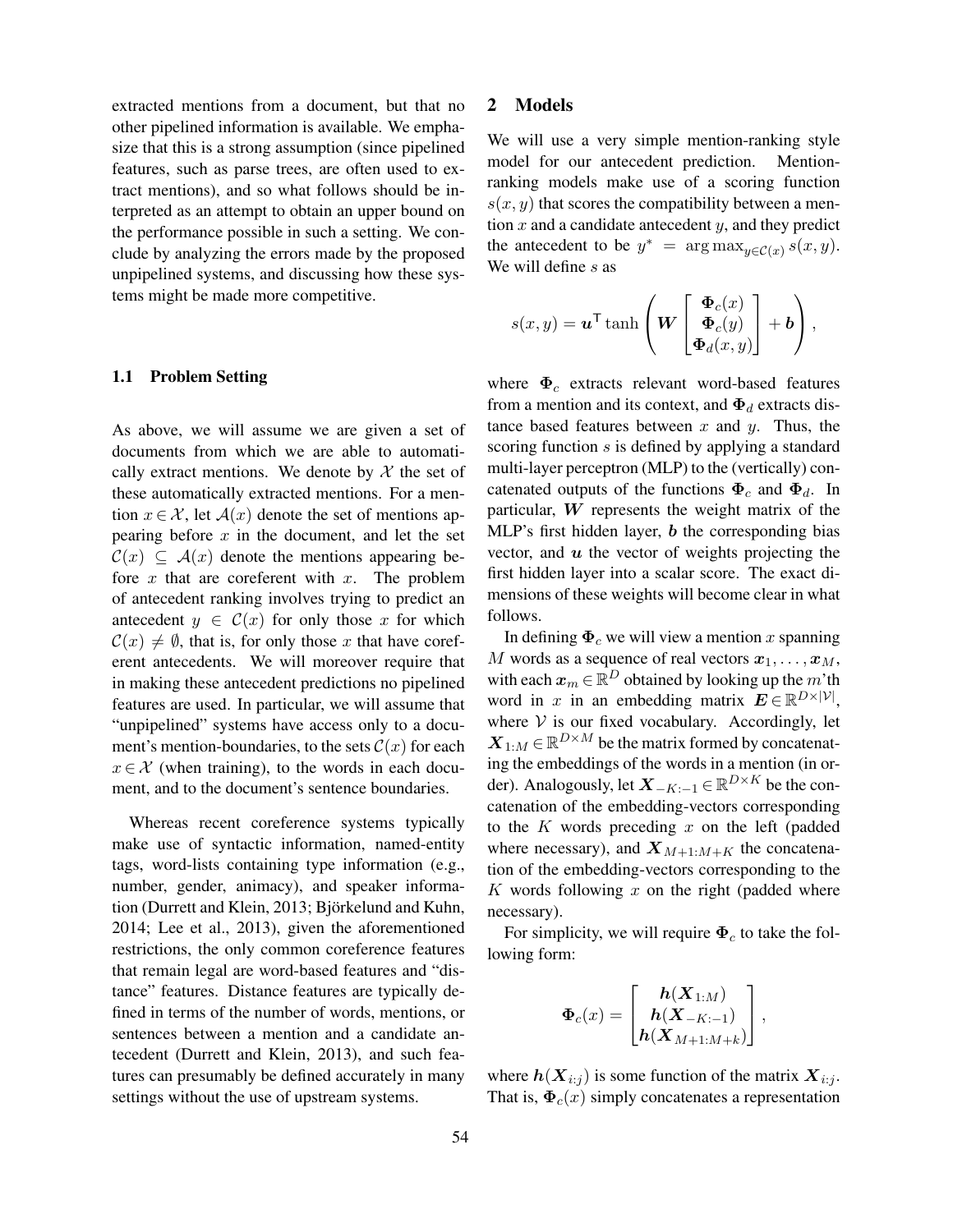of the words of  $x$  with representations (respectively) of the  $K$  words preceding and following  $x$ .

For example, consider the following passage from the development portion of the CoNLL 2012 English development data, from which the final example in Table 1 is taken, and in which we have highlighted a particular mention we might like to predict an antecedent for:

Suddenly we realized water came into the engine room and it was rising and they started to pump, of course, and they pumped and pumped and the water came more and more and more.  $(bn/cm/m/cnn_0410)$ 

If we are interested in predicting coreferent antecedents for "the water," which we will denote by  $x$ , then we will have  $M = 2$ , and  $X_{1:2}$  will be a matrix in  $\mathbb{R}^{D\times 2}$  with its first column equal to the embedding (in  $E$ ) for "the," and its second column equal to the embedding for "water." Since in predicting  $x$ we will likely also want to take into account some of its surrounding context, we will also form matrices corresponding to the  $K$  words to the left and to the right (respectively) of x. Thus, if we set  $K = 1$ , we will form  $X_{-1:-1}$  as the matrix in  $\mathbb{R}^{D\times 1}$ , which consists of the embedding for "and," and we would define  $X_{M+1:M+1}$  analogously. Given the aforementioned X matrices, we define  $\Phi_c$  by vertically concatenating the output of applying a function  $h$  to each of these matrices.

We now consider three approaches to defining  $h(X_{1:M})$ , in increasing order of complexity:

**Max-Over-Time Model:** Define  $h(X_{1:M})$  to be in  $\mathbb{R}^D$ , with  $\bm{h}(\bm{X}_{1:M})_d\,=\,\max_{1\leq j\leq M}\left(\bm{X}_{1:M}\right)_{dj},$  for each  $d = 1, \ldots, D$ .<sup>1</sup>

Convolutional Model: We follow Kim (2014) in generating F feature maps of  $M - h + 1$  features by applying a (non-linear) filter to each  $h$ -length window of  $X_{1:M}$ , and then max-pooling over time. Thus,  $\bm{h}(\bm{X}_{1:M})\in\mathbb{R}^F.$ 

**LSTM Model:** We define  $h(X_{1:M})$  to be in  $\mathbb{R}^H$ , where  $h(X_{1:M})$  is the M'th hidden state of an LSTM (Hochreiter and Schmidhuber, 1997) run over the vectors  $x_1, \ldots, x_M$  in  $X_{1:M}$ .

To define  $\Phi_d$  we first define indicator features (represented as one-hot vectors), which (respectively) bucket the number of mentions and the number of sentences between a mention and a candidate antecedent into 11 discrete buckets, following Durrett and Klein (2013). We therefore have 22 distance indicator features in total, and they are used to index into an embedding matrix  $\mathbf{A} \in \mathbb{R}^{D_d \times 22}$ . Accordingly,  $\boldsymbol{\Phi}_d(x,y) \in \mathbb{R}^{D_d}$  represents the sum of the (two) distance embeddings obtained from  $\vec{A}$  in this way. This approach resembles that of Sukhbaatar et al. (2015).

### 3 Experiments

#### 3.1 Methods

We conduct antecedent-ranking experiments on the development portion of the CoNLL 2012 English corpus. Mentions were extracted using the Berkeley Coreference System (Durrett and Klein, 2013). We set  $K = 4$  in forming word-windows, and we trained by optimizing the margin ranking-loss defined in Wiseman et al. (2015) using mini-batch Adagrad (Duchi et al., 2011).

For the convolutional model, we used windows of size 1, 2, and 3, and 40 filters for each. We set  $D_d$ , the dimensionality of the distance feature embeddings which constitute the columns of  $A$ , to 20. We used the element-rnn RNN package (Léonard et al., 2015) to implement the LSTM, and we set the LSTM's hidden-layer size to 200. All models used 300 hidden units in the final layer (represented by W), and we used Dropout for regularization. All hyperparameters including window size were tuned on the development set.

For all models we initialized  $E$ , the word embedding matrix, with word vectors obtained from word2vec (Mikolov et al., 2013), and so  $E \in \mathbb{R}^{300 \times |\mathcal{V}|}$ , where V is the vocabulary consisting of words in the training or development sets (plus an unknown word token).  $E$  was updated during training. For the Max-Over-Time Model we found it beneficial to untie the embedding matrices used to embed the words in the mention, before the mention, and after the mention, giving 3 separate embedding matrices. For the Convolutional and LSTM Models, performance was at least as good when using a single embedding matrix.

<sup>&</sup>lt;sup>1</sup>We found the max-pooling described here to be more effective than mean-pooling.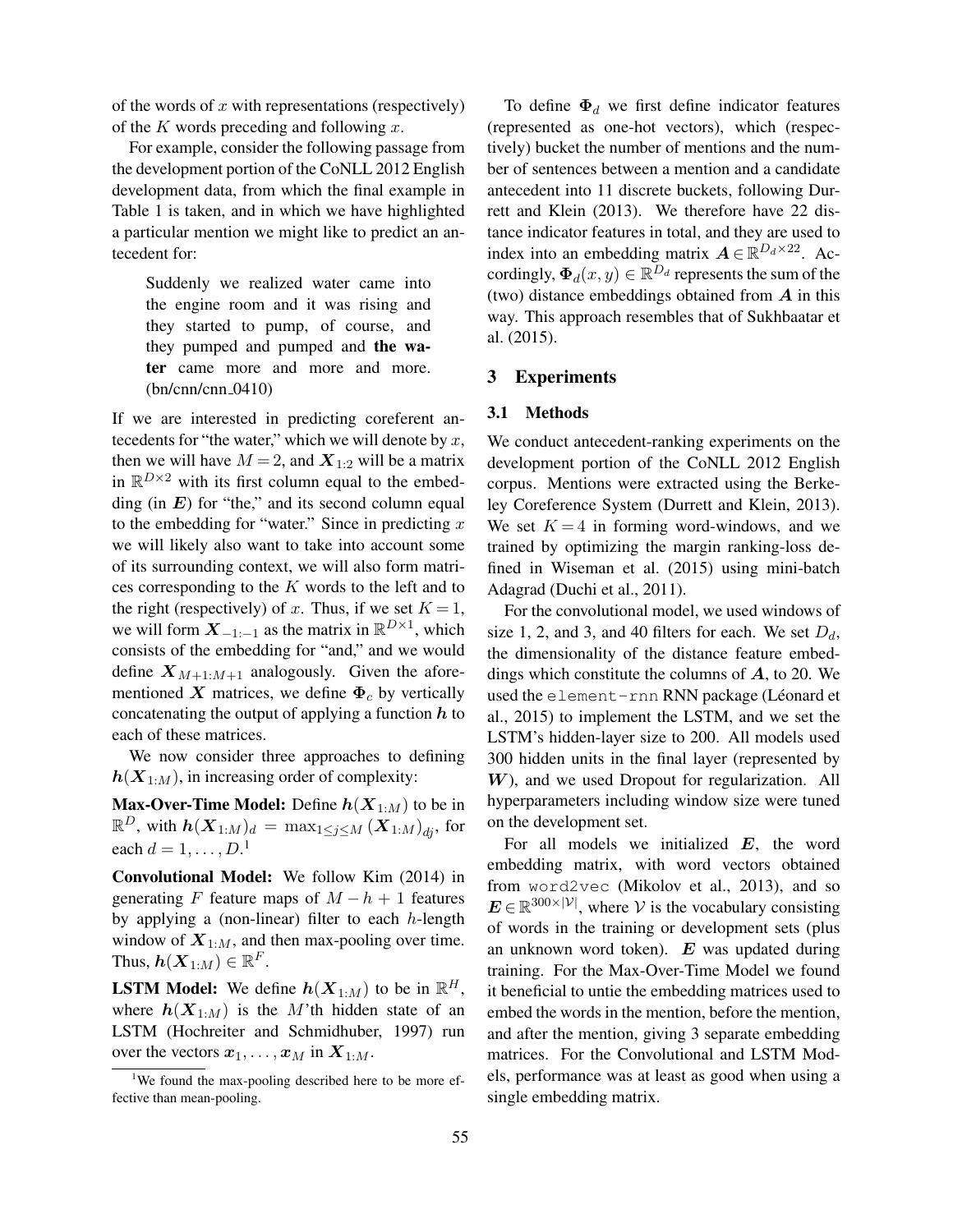| $\boldsymbol{x}$          |                          | Correct Antecedent Prediction Convolutional Antecedent Prediction |
|---------------------------|--------------------------|-------------------------------------------------------------------|
| the Straits [Foundation]  | the Straits [Foundation] | the Straits [Association]                                         |
| those Jewish [sacrifices] | the [sacrifices]         | the [people] of Israel                                            |
| the [water]               | [water]                  | their sinking fishing [boat]                                      |

Table 1: Example mentions x which the baseline MLP correctly predicts (middle column), but the Convolutional Model (right column) does not. Heads of each mention (unseen by the Convolutional Model) are in brackets.

| Model                   | Acc.  |
|-------------------------|-------|
| Wiseman et al. $(2015)$ | 82.58 |
| Max-Over-Time Model     | 70.92 |
| Convolutional Model     | 72.65 |
| <b>LSTM Model</b>       | 77.40 |

Table 2: Accuracy of models described in text (and baseline) on predicting antecedents on CoNLL Development set.

# 3.2 Results

We are particularly interested in determining in what situations a word-and-distance model underperforms models with access to more sophisticated information. In Table 2 we compare the antecedentprediction accuracy of the three models defined above with the antecedent ranking performance of the model described in Wiseman et al. (2015), which uses an MLP over pipelined coreference features. We will refer to this latter model as the "baseline MLP." We see that the word-and-distance models underperform, though the LSTM model comes within 5.2% of the baseline MLP. (It is also worth noting here that without the distance features  $\Phi_d$  all models are significantly less accurate, with accuracies decreasing by over 15 percentage points).

## 4 Discussion

In Table 3 we examine, using an analysis similar to that in Durrett and Klein (2013), where the unpipelined models go wrong. There, we partition mentions column-wise into nominal or proper mentions that have a head-match with some previously occurring mention, nominal or proper mentions that do not, and pronominal mentions. (Note that whereas parse information must be used to detect heads, this is only used in our analysis, and none of the three models introduced here have access to this information).

Let us first consider the Convolutional Model,

|                         | HМ   | Errors<br>No HM | Pron. |
|-------------------------|------|-----------------|-------|
| Wiseman et al. $(2015)$ | 588  | 522             | 1146  |
| Max-Over-Time Model     | 1513 | 608             | 1646  |
| Convolutional Model     | 1358 | 607             | 1577  |
| <b>LSTM</b> Model       | 1028 | 537             | 1362  |
| <b>Total Mentions</b>   |      | 973             | 7302  |

Table 3: Errors of models described in text on CoNLL 2012 development set. Mentions are partitioned columnwise as nominal or proper with (previous) head match in the document (HM), nominal or proper with no previous head match in the document (No HM), and pronominal.

which underperforms the baseline in all categories, but does particularly badly in predicting antecedents for mentions for which a previous mention in the text has the same head.

Why is this? Further analysis shows that almost 84% of the HM examples that are correctly predicted by the baseline MLP but incorrectly predicted by the Convolutional Model involve the baseline MLP predicting an antecedent with an exact head-match to the current mention, and the Convolutional Model predicting a non-head-match antecedent. We show some representative examples in Table 1, where we bracket the head of each mention. As is evident from Table 1, the model is picking antecedents that are semantically reasonable, but which do not have a head match. The reason the Convolutional Model makes these errors is presumably that it is not able to tell what the head of each mention is (because it sees only the words in the mention, and the wordwindows preceding and following). The baseline MLP, however, does have access to the heads of each mention, and so can learn that head-match is a discriminative feature.

As we move to the LSTM model, we find that errors decrease in all categories, though follow largely the same pattern. Indeed, over 78% of the LSTM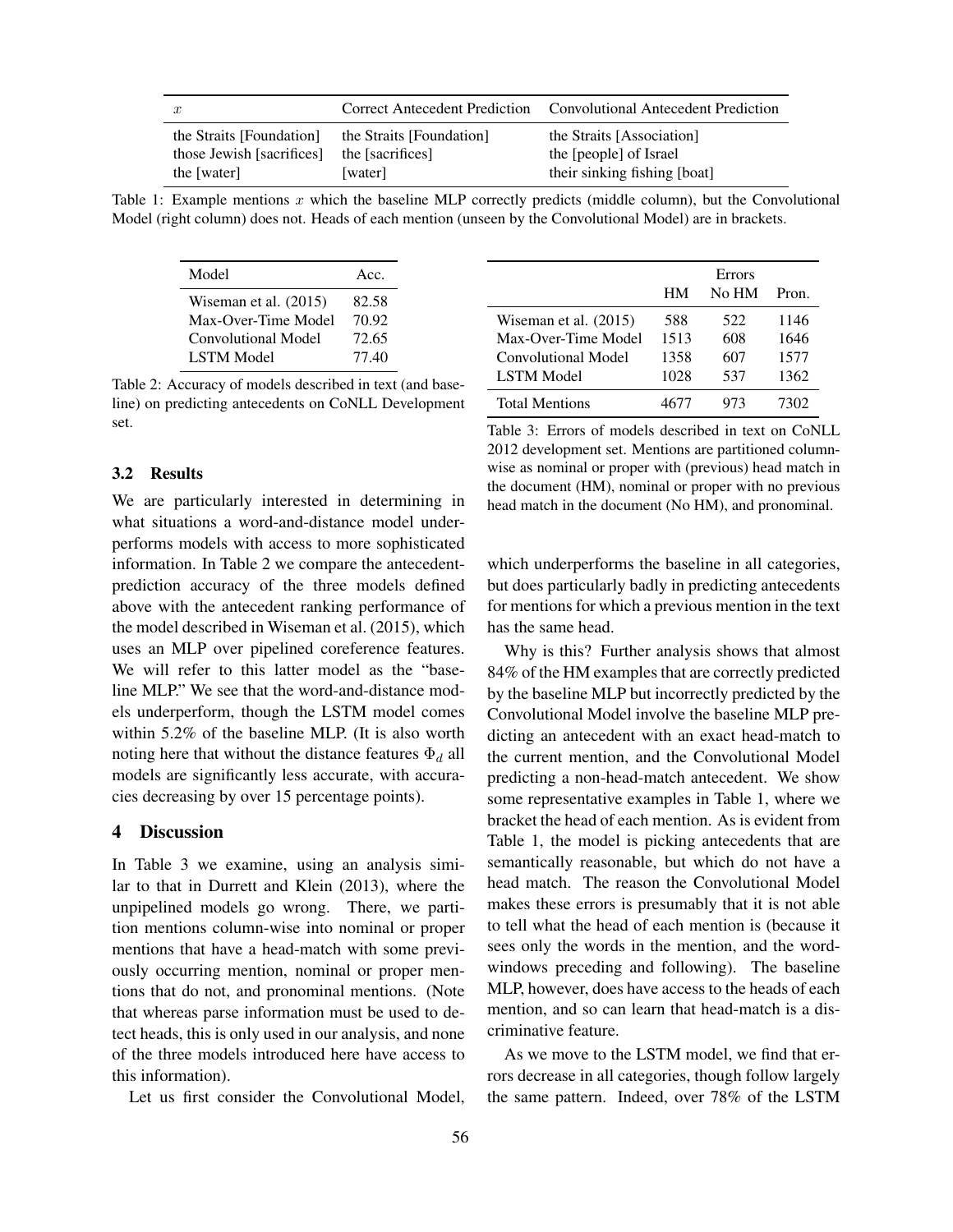

Figure 1: Percentage of antecedents in the CoNLL 2012 development set predicted correctly, by mention length.

model's errors in the HM category also involve predicting a non-head-match antecedent when the baseline MLP correctly predicts a head-match antecedent. Thus, it seems the LSTM model too could benefit from better head-finding. As additional evidence for this hypothesis, in Figure 1 we plot the percentage of correctly predicted antecedents in the CoNLL 2012 development set as the length of the current mention  $x$  increases. (Only mention-lengths  $\alpha$  occurring  $> 10$  times in the development set are reported). We see that the accuracy of both the Convolutional and LSTM models (as well as that of the Max-Over-Time model) generally decreases as the mention-length increases, though that of the baseline MLP model does not. Of course, it stands to reason that finding heads is more difficult in longer mentions, which may explain this trend.

When it comes to the other major category of errors in Table 3, namely, errors on pronominal mentions, it is more difficult to diagnose a single underlying cause of error. In particular, the unpipelined models' errors tend to involve either predicting antecedents that are inconsistent in terms of gender or number, or, interestingly, predicting nonpronominal antecedents when the baseline MLP predicts a pronominal antecedent. While it is certainly the case that the baseline MLP has access to gender information that the unpipelined models do not, it is not as clear why these unpipelined models learn to disprefer predicting pronominal antecedents for pronominal mentions, and this issue requires further investigation.

# 5 Conclusion

The results presented above suggest that a major factor holding word-and-distance-only models back from competing with models that have access to pipelined features is their inability to find mentionheads and, more generally, to take advantage of syntactic features. While the fact that such models would benefit from syntactic information is not surprising, the examples in Table 1 suggest that even coarse notions of head-finding may be sufficient to improve performance. Accordingly, one might imagine that alignment or attention models (such as that of Bahdanau et al. (2014)) that attempt to model coarse head-information would be useful in such cases.

### References

- Dzmitry Bahdanau, Kyunghyun Cho, and Yoshua Bengio. 2014. Neural machine translation by jointly learning to align and translate. *arXiv preprint arXiv:1409.0473*.
- Anders Björkelund and Jonas Kuhn. 2014. Learning structured perceptrons for coreference Resolution with Latent Antecedents and Non-local Features. *ACL, Baltimore, MD, USA, June*.
- Ronan Collobert, Jason Weston, Léon Bottou, Michael Karlen, Koray Kavukcuoglu, and Pavel Kuksa. 2011. Natural Language Processing (almost) from Scratch. *The Journal of Machine Learning Research*, 12:2493– 2537.
- John Duchi, Elad Hazan, and Yoram Singer. 2011. Adaptive Subgradient Methods for Online Learning and Stochastic Optimization. *The Journal of Machine Learning Research*, 12:2121–2159.
- Greg Durrett and Dan Klein. 2013. Easy Victories and Uphill Battles in Coreference Resolution. In *Proceedings of the 2013 Conference on Empirical Methods in Natural Language Processing*, pages 1971–1982.
- Eraldo Rezende Fernandes, Cícero Nogueira Dos Santos, and Ruy Luiz Milidiú. 2012. Latent Structure Perceptron with Feature Induction for Unrestricted Coreference Resolution. In *Joint Conference on EMNLP and CoNLL-Shared Task*, pages 41–48. Association for Computational Linguistics.
- Sepp Hochreiter and Jürgen Schmidhuber. 1997. Long short-term memory. *Neural Comput.*, 9:1735–1780.
- Eduard Hovy, Mitchell Marcus, Martha Palmer, Lance Ramshaw, and Ralph Weischedel. 2006. Ontonotes: the 90% Solution. In *Proceedings of the human language technology conference of the NAACL, Compan-*